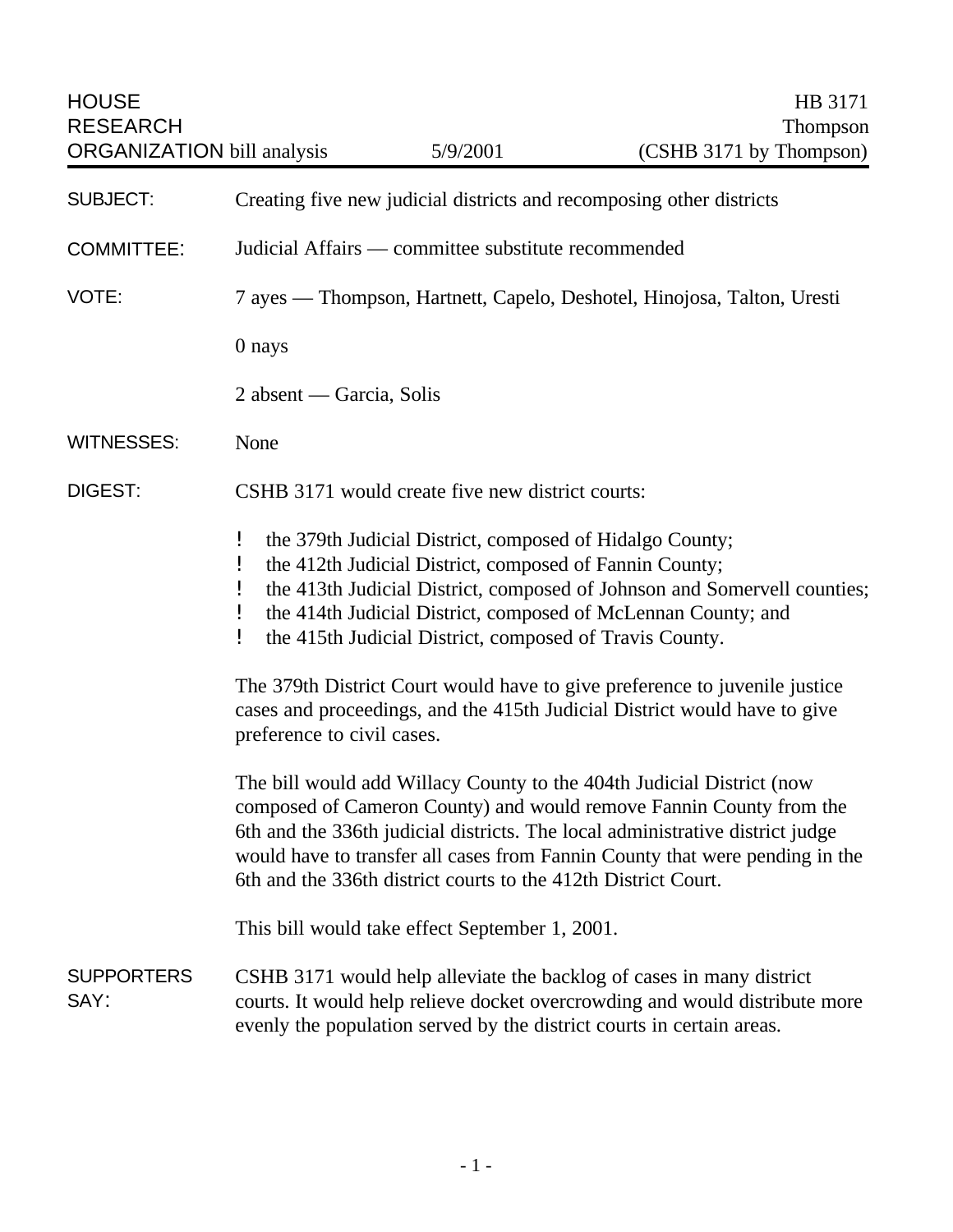## HB 3171 House Research Organization page 2

Several areas of Texas have experienced tremendous population growth, leading to increases in criminal and civil dockets. The population of Fannin County increased by 26 percent between 1999 and 2000. The backlog of cases in the county increased last year, even though 100 cases were transferred out. The population of Johnson and Somervell counties has increased by 30 percent since 1990. The cases filed in the two current judicial districts exceed the state average by more than 230 cases per judge, even though these are multicounty suburban and rural districts.

The backlog of cases in McLennan County is more than two-and-one-half times the number of cases filed. The number of pending cases increased by nearly 9 percent last year. The backlog of cases in Travis County grew by more than 2,000 cases last year, and the county's population has increased by 41 percent since 1990.

In counties that would receive state district courts under CSHB 3171, the percentages of cases pending are much higher than the statewide average. More courts for these counties would improve the administration of justice, especially for areas of the law that are seeing the biggest increases. Increases in family law-related and juvenile cases, for example, require specialized judicial attention. With the new courts, more judicial resources would be available for other criminal and civil cases in these larger counties.

The need to alleviate the backlog of cases in these courts cannot wait for a resolution of the political issue of judicial selection. Unless these courts are created now, even more courts will need to be created in the next legislative session to deal with an even greater backlog of cases.

**OPPONENTS** SAY: CSHB 3171 would create five new judicial districts, with salaries and benefits for the five new judges costing the state an additional \$641,370 per year, according to the bill's fiscal note. The state should avoid spending additional money on creating new district courts until it reforms the system for how district judges are selected.

## NOTES: HB 3171 as filed would have created the 410th Judicial District, composed of Hidalgo County, and would have required the district court to give